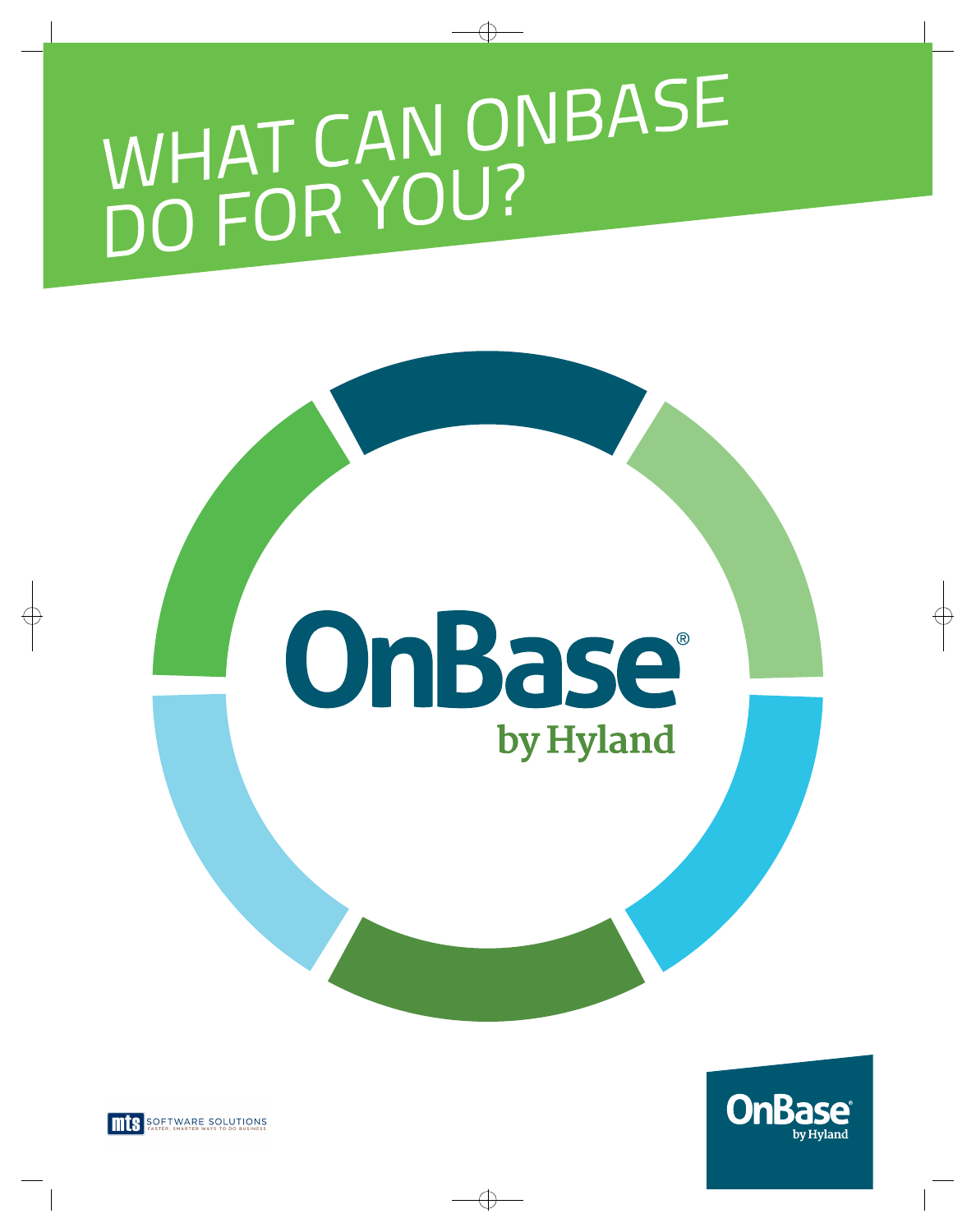# ONBASE // PUTS YOUR WORLD OF INFORMATION IN YOUR HANDS

"Members are everything to us. The number one benefit of OnBase is that it has helped us increase member satisfaction."

Sarah Lawson, IT specialist Alcoa Tenn Federal Credit Union

"Overall, we've saved more than \$2.9 million, mostly in paper costs alone."

Tim Arthur. IT director **Emerson Climate Technologies** 

"If it wasn't for OnBase and a disaster struck Pinal County, we'd be back on pencil and paper for days. This is the best disaster recovery service we've ever seen."

Doyle Johnson, business application development and support services manager, Pinal County

### **Puts Your World of Information in Your Hands**

Do you want to reduce operating costs, improve customer service and minimize risks associated with audits, litigation and disasters?

OnBase centralizes important business content in one secure location, drives it through your processes at the speed of light and works with your other applications to deliver your information whenever - and wherever - you need it. Once your information is under control, you have total visibility into the status of processes, documents and information, as well as legal retention requirements that may be implemented automatically. This improves your organization in the following ways:

### **Improve customer service**

- · Recovers time spent searching in multiple locations for documents and waiting for files to be pulled and delivered
- · Allows customers, constituents and students to complete forms and make requests online
- · Provides online real-time visibility into status of requests, transactions and orders

### **Reduce operating costs**

- · Eliminates the costs of printing, shipping and storing paper because content is captured electronically
- · Improves productivity by providing instant access to content and processes from anywhere, even a mobile device
- · Speeds up processes by automating predictable decisions and providing useful tools to manage all surrounding tasks, activities and case work, allowing you to increase productivity without increasing staff

### Minimize risk

- · Allows easy enforcement of your security policies and tracks access and activities
- · Facilitates reporting and auditing on the information you do and don't have
- · Automates your retention and records management requirements

### **Flexible Deployment Options**

You can deploy OnBase on-premises or as a cloud (Software as a Service) solution. No matter how you deploy OnBase, you get all of the functionality you require. You have the flexibility to migrate your OnBase system from on-premises to the cloud and vice versa. We are there for you when your requirements change.

Hyland, creator of OnBase is the pioneer of cloud-based enterprise content management (ECM). For more than 10 years, the cloud-based deployment of OnBase, OnBase Online, has supported customers around the world.

21 OnBase Product Brief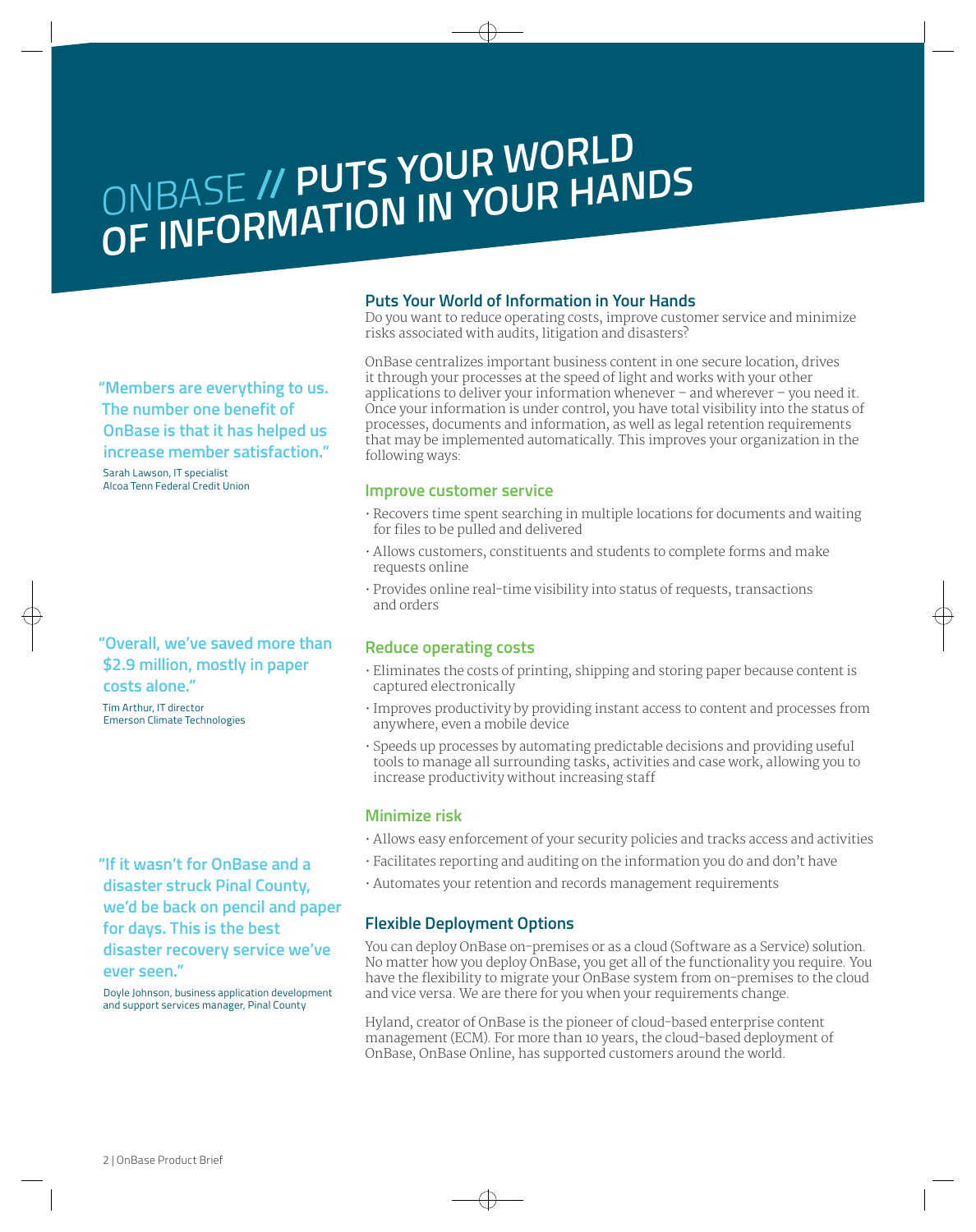#### PRODUCT CATEGORIES

### **Solutions As Unique As Your Organization**

With OnBase, it's easy to design solutions to meet the needs of your organization. OnBase is one of the most flexible and easy-to-use ECM applications on the market today. Tailored for departments but comprehensive for the enterprise, On Base gives you what you need today and grows with your organization over time.

### **One Core Product**

OnBase is one unified product comprised of individual modular components. Think of these modules as building blocks. Used in combination, they create solutions to meet the specific needs of your department, enterprise and industry.

We don't employ a one-size/one-price fits-all approach to ECM. With OnBase, you only pay for the software you need.

### **Customize without Code**

Because the functionality within OnBase isn't cobbled together from separate, disconnected products, you don't require expensive custom coding or services costs to grow your solution. Developed in-house for the last 20 years, OnBase is point-and-click configurable. Users quickly create and expand solutions by using simple checkboxes, menus and radio buttons.

This ability to customize without code means that you can tackle your enterprise needs one phase at a time, and the opportunities to grow your ECM solution are limitless.

In this brochure, you will discover exactly what OnBase can do for you, from the moment content is captured until it expires. We have organized the vast capabilities of the OnBase product into six main categories.

These categories make up the structure of your solution. As you examine each one, you will find that there is a world of opportunity for you to improve your organization by working smarter with your content.

### **Our Customers are our Partners**

Hyland's certified experts develop, implement and support OnBase. They understand the challenges facing your industry and departments. This expertise is one reason why Hyland is recognized as a leader in the ECM industry.

One of our greatest resources is our community of OnBase professionals. We work in collaboration with our customers and partners to develop OnBase. Customerdriven development at Hyland means we create consistent ways to hear from our users and utilize that feedback to evolve our solution.

With 100 percent of our research and development dedicated to OnBase, our product is constantly evolving to meet our users' needs and exceed their expectations. Over the last 20 years, Hyland has invested two millennia of work hours into the development of OnBase, resulting in regular software releases that keep our product new, fresh and innovative.



Capture



Process



Access











Store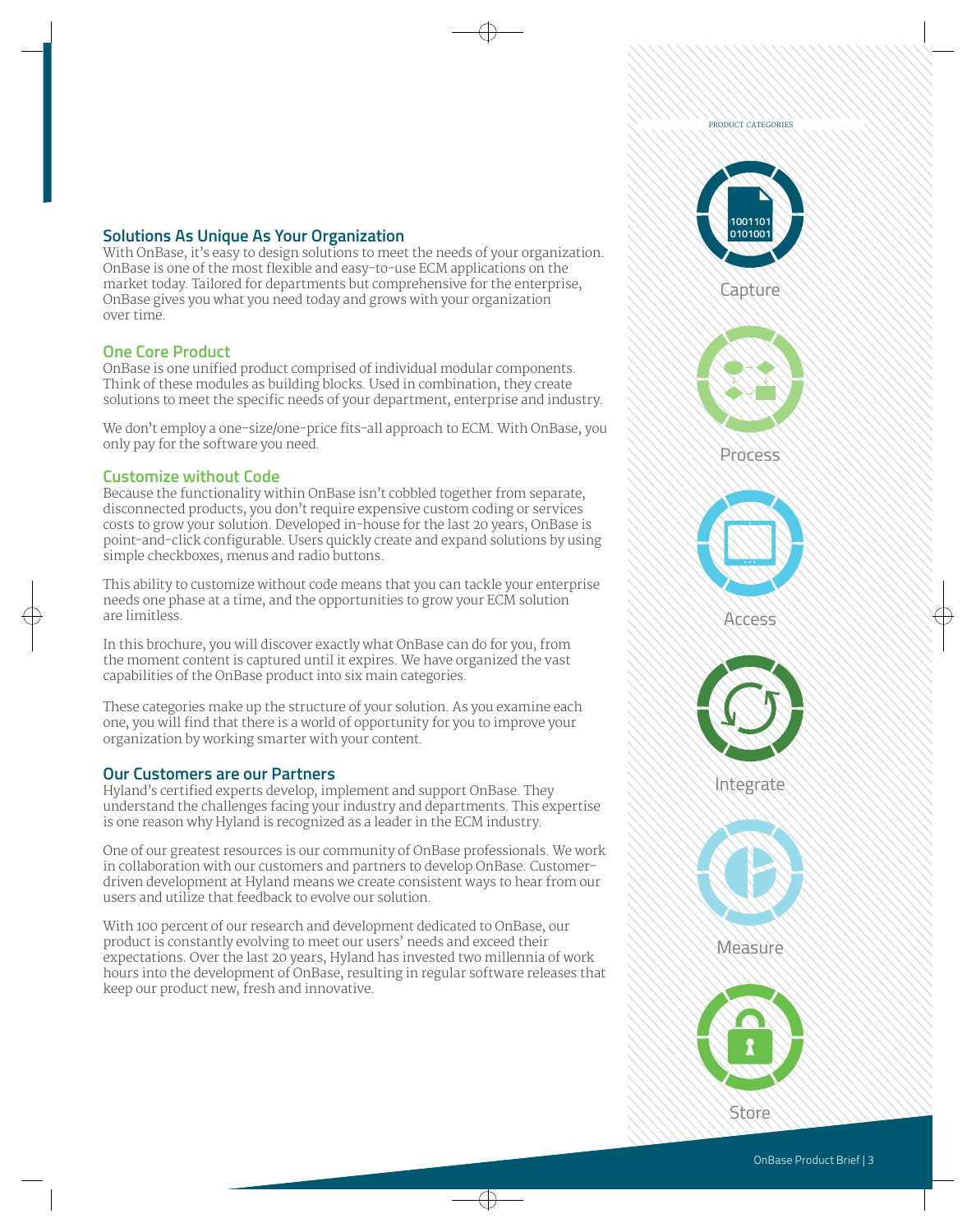### OnBase | Capture



### **Capture Your Documents and Data into One System**

Regardless of where your documents are located or what format they come in, On Base captures them right at the source and organizes them into a single system with minimal human interaction.

- Scan paper documents: Whether it's a single page or thousands of documents, capture them where you receive them, saving the time and expense associated with transportation.
- · Import electronic documents and information: Automatically capture important electronic documents in their native format, directly from the applications you use on a daily basis.
- Extract data from your documents: As documents are captured, OnBase pulls the relevant data off the page and then shares it with your other systems saving time associated with manual data entry.

### **The OnBase Advantage**

OnBase offers an extensive array of capture tools, which preserve the natural file type of captured documents and never forces you to use a proprietary file type.

OnBase capture goes beyond scanning. Capture text and PDF streams with the COLD import processor. Migrate large quantities of pre-indexed documents into OnBase en-mass with our Document Import Processor. Ingest XML, HL7 and EDI data during the course of business.

There is no need to purchase additional third-party applications. All these capture components are natively part of the OnBase platform and available to OnBase users upon install. Capture all your documents and data into one system with OnBase.

"The cost reduction associated with paper includes eliminated courier fees, floor space and paperwork, and it is already estimated in the hundreds of thousands of dollars per year."

Glenn Vose, information technology manager Budget and Control Board **State of South Carolina**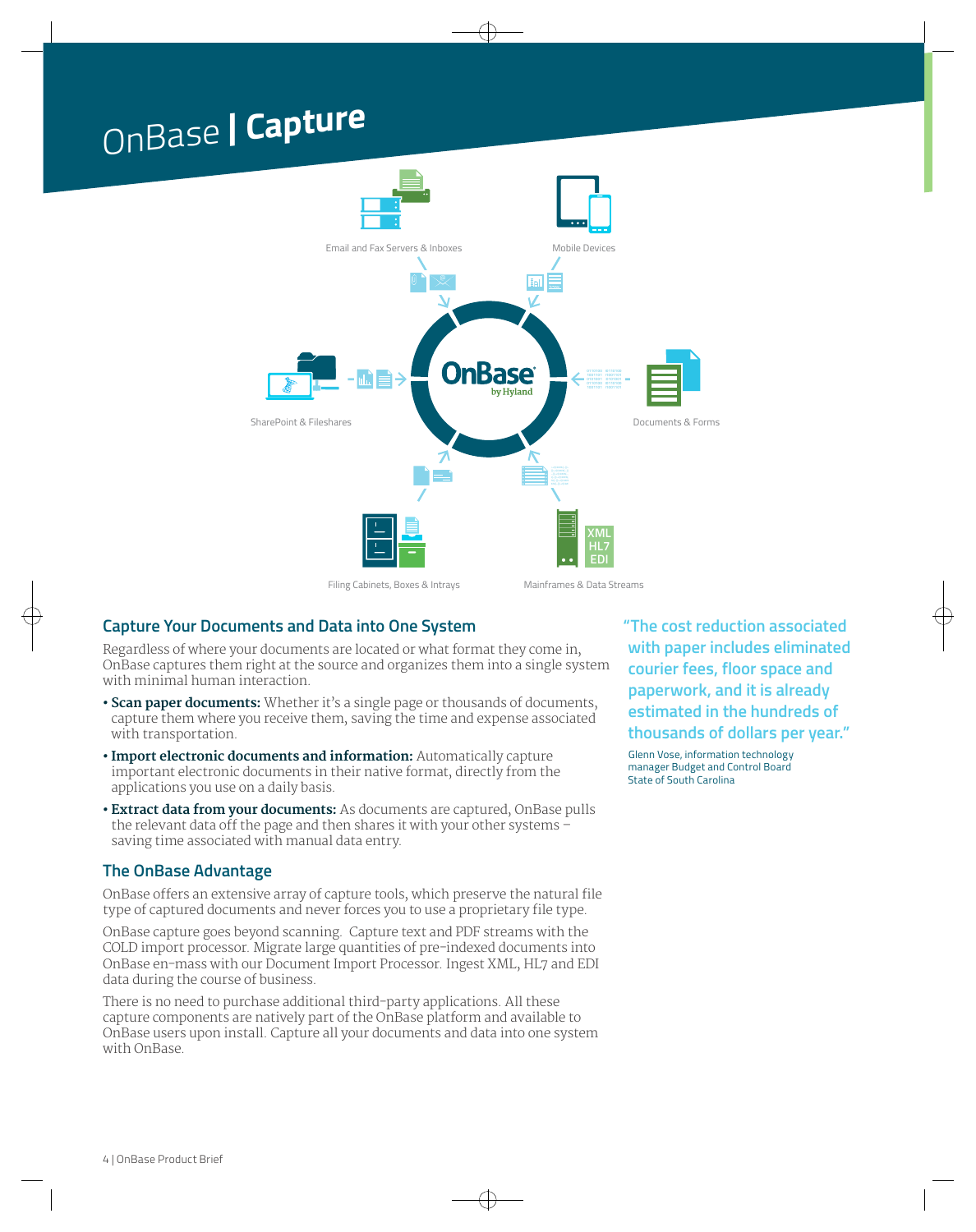### OnBase | Process



### **Revolutionize Your Processes**

With business process modeling and management (BPM), OnBase automates many of the predictable, repeated steps in your processes. By providing useful tools to search for and work with your information, OnBase facilitates the tasks and actions to save time and improve customer service.

- Improve processes and facilitate case management: By automating predictable decisions and routing exceptions to the correct individuals, your processes run at optimal speed. Manage tasks, conversations and reminders surrounding your processes in the same system and accomplish more without adding staff.
- Working digitally benefits your organization: Retrieve documents by searching for any word or phrase within them. Create and track multiple revisions of documents and sign them with a signature pad or tablet.
- Automate document composition and distribution: Automatically generate letters, statements and documents based on business decisions and distribute them to your customers and constituents.

### **The OnBase Advantage**

OnBase enables you to build your own processes without extensive training or expensive services. A selection of logical rules and actions are combined to form tailored solutions that meet your needs without relying on custom coding – minimizing time spent on implementation.

OnBase helps you ensure consistent productivity because work can be loadbalanced across groups of people by name or role. Multiple people can work on the same document at the same time, eliminating bottlenecks from a linear process. And when workloads or requirements change, you can alter processes on the fly.

With OnBase, your processes extend outside the four walls of your organization. From a mobile device or laptop, your decision makers execute decisions wherever they are - connected or disconnected. Your customers can submit forms and track their status online. Revolutionize your processes with OnBase.

"The other vendors said we'd have to change our process to fit their software. OnBase was the only software that could fit to our processes and wouldn't change how we already worked. By automating just one process with OnBase, we avoid \$30 million in costs each year."

Paul H. Alpaughl, director of UC Disbursements Pennsylvania Treasury Department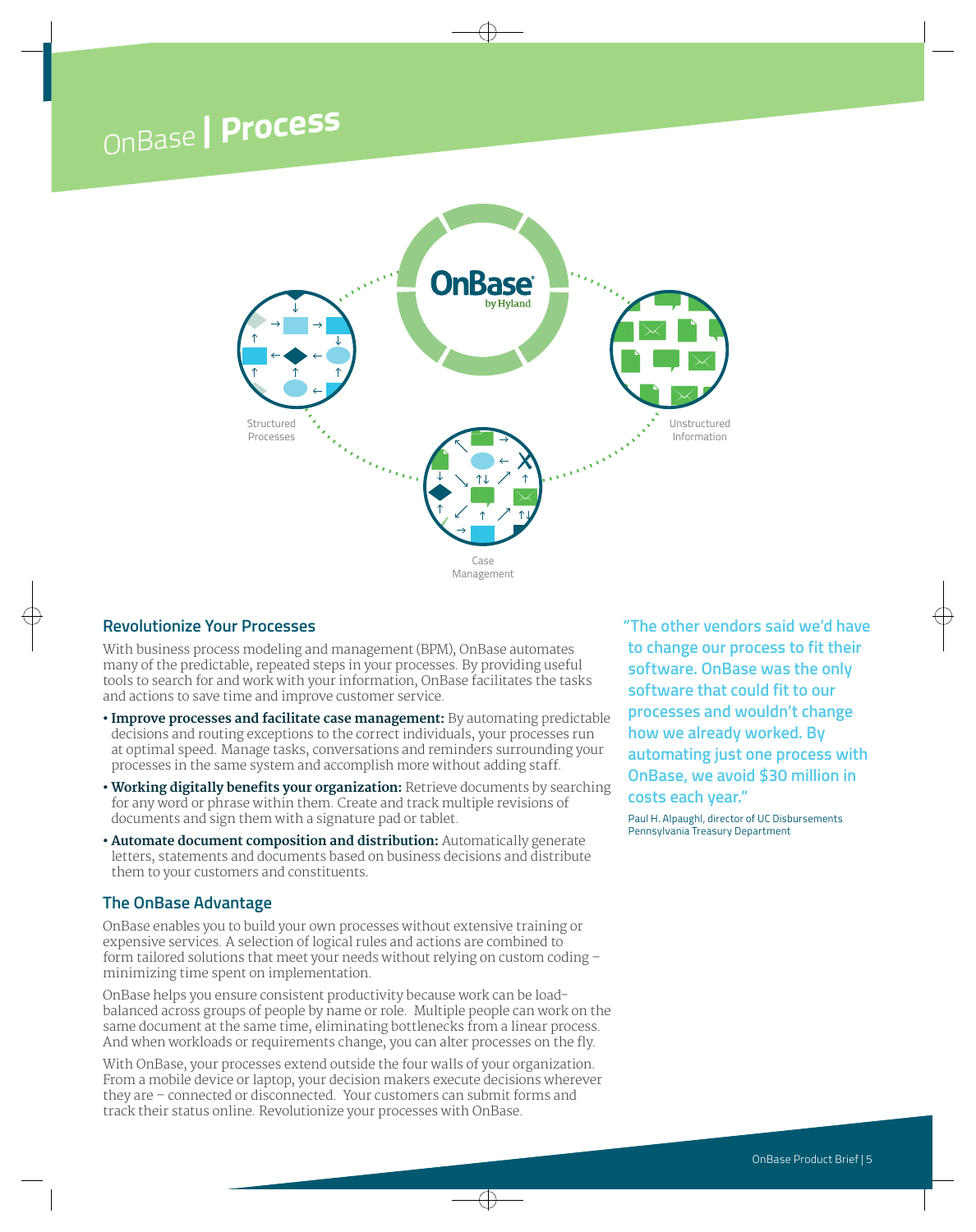### OnBase | Access



### **Access Your Content Easily, from Anywhere**

OnBase makes content available to the people who need it wherever they are from almost any device or application.

### **Options for Everyone**

- A personalized user interface supports how users work: They can put the documents, forms, business processes and reports that are important to them right at their fingertips.
- Working in another application? Stay there: OnBase integrates with other business applications so users access content directly from within familiar screens
- . Away from your desk? Your information goes with you: Use OnBase mobile applications to access your information, make decisions and monitor your processes while on the go.
- No network access? Use OnBase while offline: Give field workers the ability to retrieve, create, and update documents, complete forms and upload photos.
- Extend your content beyond your organization: OnBase improves the experience of your customers, constituents and students by submitting forms, tracking their status and accessing documents online.

### **The OnBase Advantage**

With OnBase, you can use all types of hardware, devices and browsers to access your content. Because all of these interfaces point to the same central OnBase repository.

Access to OnBase can be granted at a very granular level, from single documents all the way to the entire system. You gain total visibility with a sophisticated audit trail, as OnBase records the exact time a document is accessed, by whom and what they did.

Access your content easily, from anywhere, with OnBase.

"With OnBase, users pull up the exact document in only one to three seconds. That's a 237 percent improvement. We save more than \$600,000 [per year] just with faster retrieval."

Brian Mueller, ECM program manager **Colorado Housing and Finance Authority**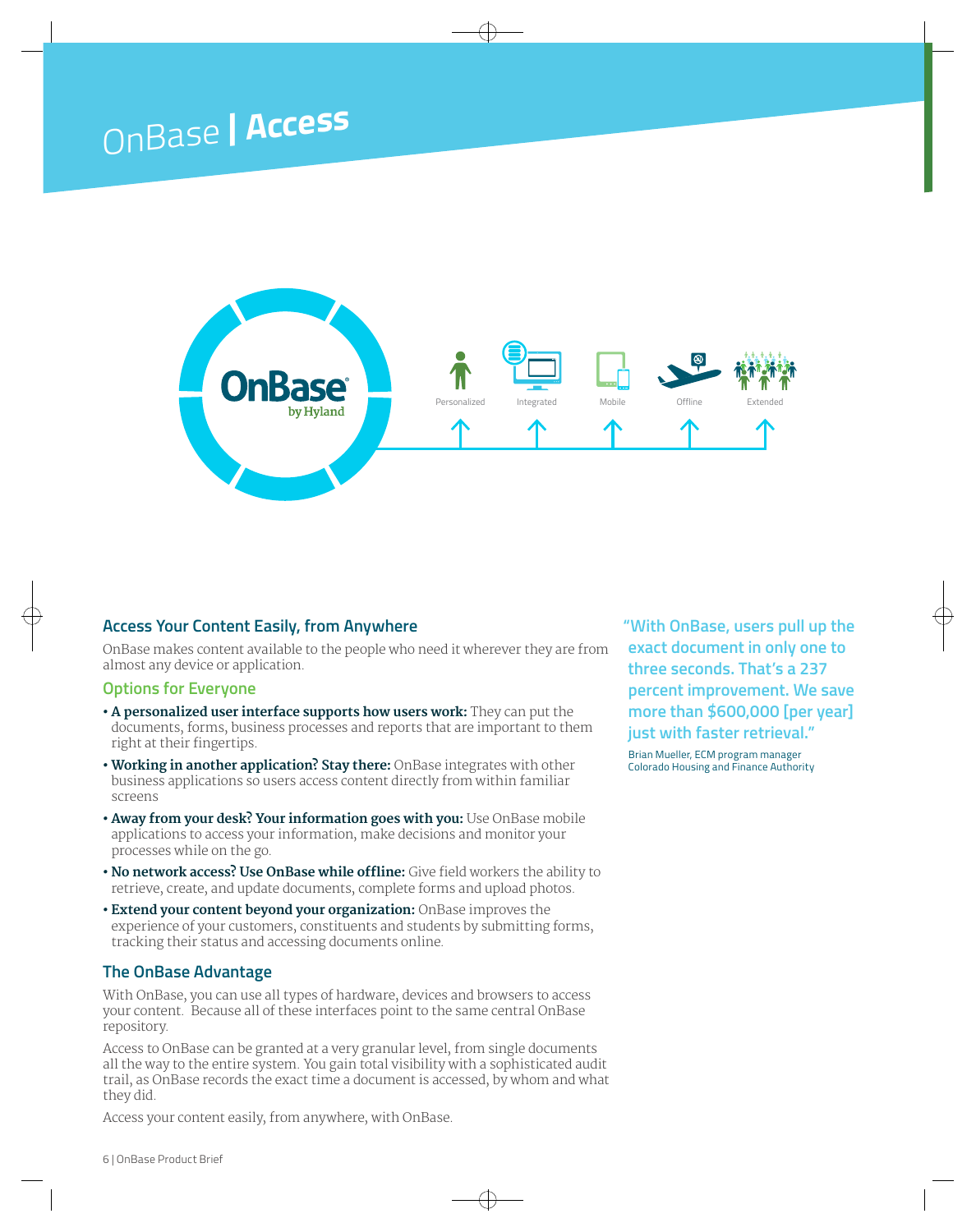### OnBase | Integrate



### **Integrate OnBase with Your Other Applications**

Your business applications are at the heart of your everyday operations - whether it's your ERP, accounting, HR, claims, lending, EMR, SIS or other critical system. When working within those business applications, users frequently rely on information stored elsewhere to make decisions. That's where OnBase comes in.

The documents and data you capture in OnBase directly relate to the information and activities in your other business applications. OnBase acts as a central repository, intelligently linking the documents and data within OnBase to the transactions and activities in other applications.

### **The OnBase Advantage**

OnBase has integrated with more than 500 applications with no time or money spent on custom coding, making it one of the easiest and fastest ECM solutions to integrate. It also offers a variety of integration tools, from our point-and-click configuration tool to our application connectors and packaged APIs.

Integrations are about more than accessing documents. Using information on the application's screen, OnBase can automatically fill out eforms, launch workflows, print barcode cover-sheets for scan jobs, dynamically compose documents (such as offer letters and policies) and more.

OnBase also provides integrations with leading industry solutions such as SAP, Lawson, Oracle E-Business Suite, PeopleSoft, JD Edwards and Esri. One long-time customer integrated OnBase with 12 different applications in one day.

Save time and reduce errors by integrating OnBase with your other applications.

"They were blown away when they saw how much easier their lives just got [after we integrated with OnBase]...they were amazed; they thought it was fantastic."

Tim Oliver, assistant director of IT/GIS **Horry County**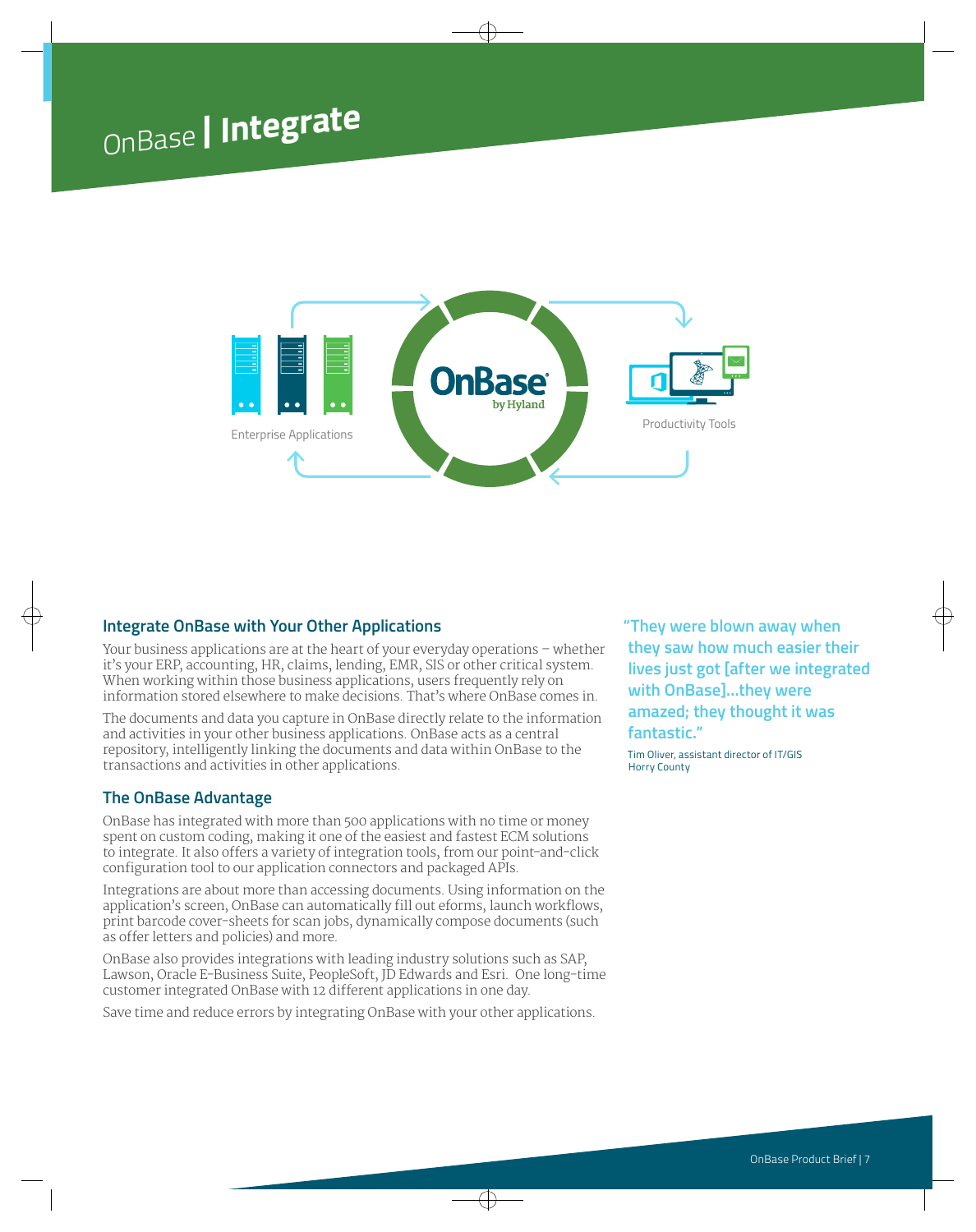### OnBase | Measure



### **Monitor Your Process and System Performance**

Transparency. Visibility. Control. These are the benefits of having all of your information stored in one central place. OnBase allows you to better understand the status of your content and processes.

- Improve process speed and accuracy: OnBase provides real-time visibility into processes, including notifications of volume thresholds and aging content, giving you the ability to identify and eliminate bottlenecks and make timely decisions.
- Audit readiness: OnBase eliminates the time-consuming and error-prone process of manually verifying documents. You can further speed up the process by giving auditors appropriate rights to access OnBase through a web portal, allowing them to perform the audit without coming on-site.
- Track, prove and document ROI: By identifying and measuring your key metrics, you can track the return on investment (ROI) OnBase supplies from day one and provide documented proof as it happens - helping you cost-justify future projects.

### **The OnBase Advantage**

Run reports without involving IT. Using an intuitive reporting interface, you can run the reports you need, whenever you need them, without requiring a database administrator to do it for you.

Take advantage of the extensive set of 180 reports, pre-configured and optimized for the OnBase system. If additional reports are required, an intuitive, wizarddriven tool helps you create, manage and run the reports you need. You can access the report dashboards within OnBase from anywhere - such as websites, SharePoint portals or from a mobile device.

Monitor your process and system performance with OnBase.

"OnBase lets us see exactly what is happening in our processes. When we find a problem, we can fix it before it gets out of hand."

Marti Lattimer, content management manager **Grinnell Mutual Reinsurance**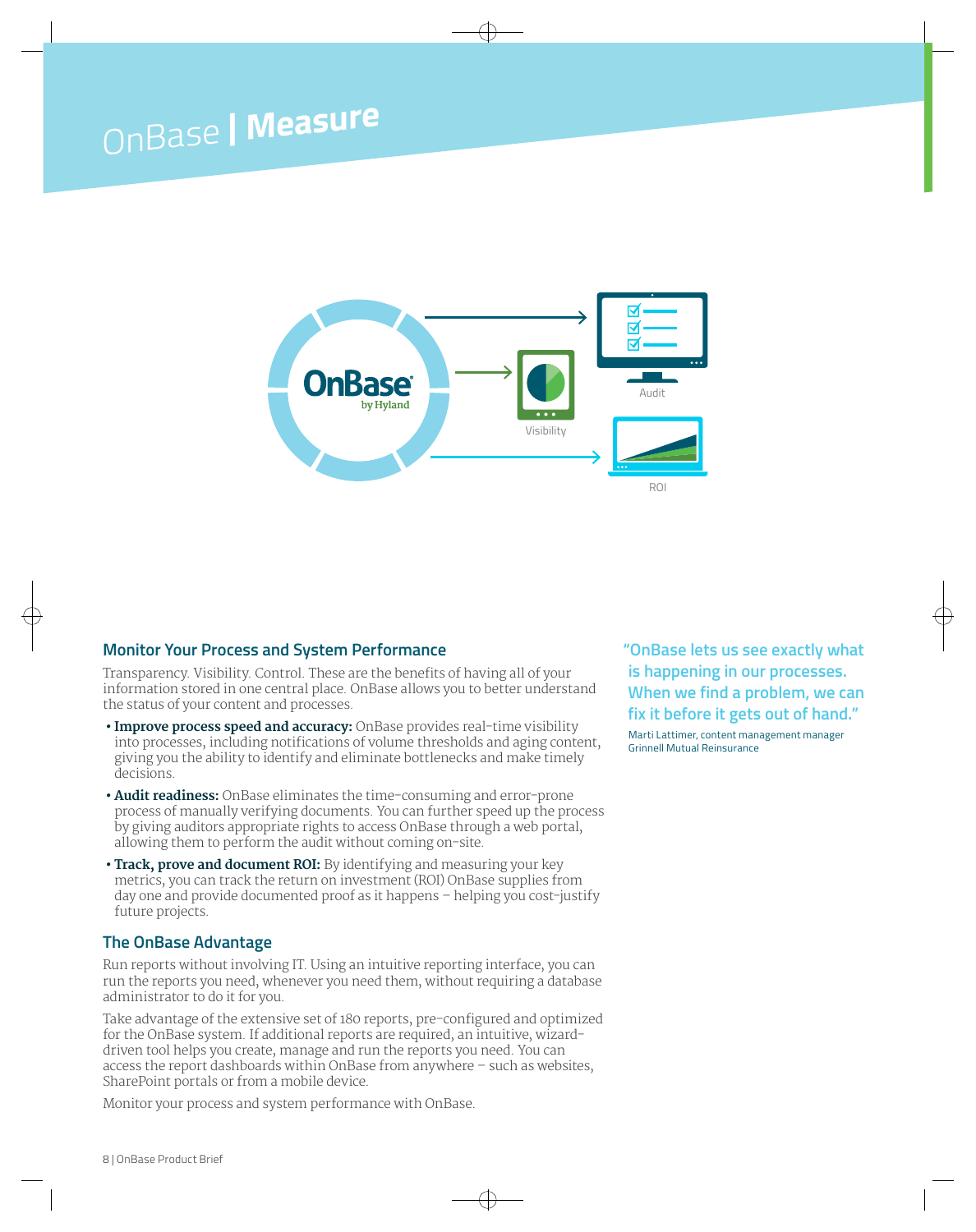

### **Securely Store, Protect and Destroy Your Content**

Storing important information in one centralized place grants you complete control over it and unique records management and retention requirements are now well within your grasp.

By consolidating all of your important content into one system, OnBase solves the problems associated with managing content across a variety of databases, systems and physical storage locations.

- Secure: With OnBase, you have one place to implement security policies and control who can access information and exactly what they can do with it.
- Protect: OnBase protects you from disaster by maintaining electronic copies of all documents across multiple servers and locations.
- Destroy: Retention plans and policies are easy to implement with OnBase. OnBase can declare single documents and complete folders as records, protecting them until their official retention period expires.

### **The OnBase Advantage**

The OnBase architecture helps you protect your data without requiring third-party software and does not require you to purchase additional software or hardware to ensure that your system has online redundancy. On Base utilizes any network discoverable file share, from simple Windows, Linux or Unix- based file servers all the way through to dedicated storage devices that you already own.

OnBase also helps you manage physical items such as documents and records that support processes and regulatory compliance. OnBase tracks the location and status of these in one central interface, allowing you to mitigate risk and reduce manual work.

"Before OnBase, our DR plan was to back everything up on tape and keep one copy of the tape in the vault at our main location and a second in storage about five miles away. With OnBase managing our DR, I don't worry about anything."

Sarah Lawson, IT specialist Alcoa Tenn Federal Credit Union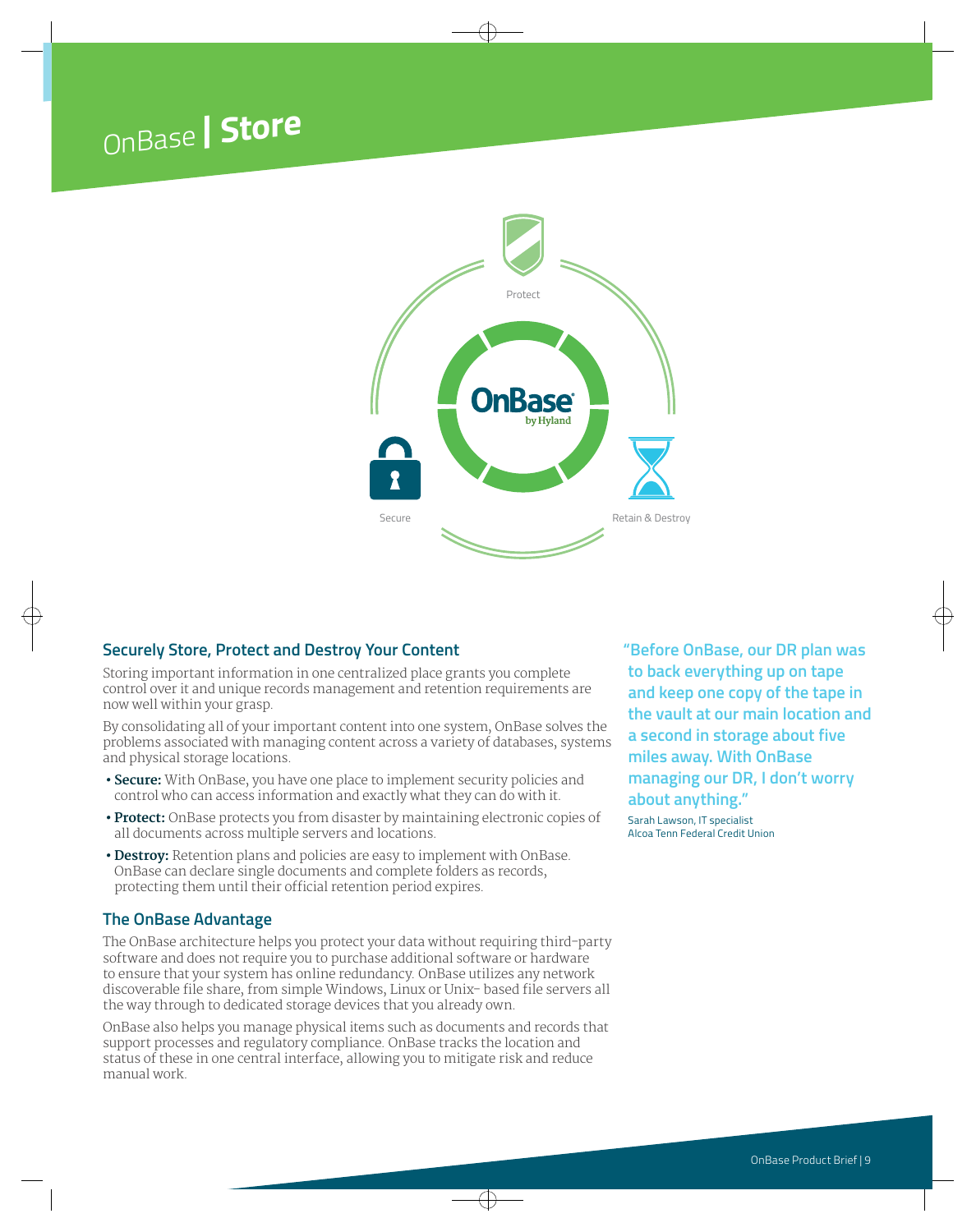# ONBASE // PUTS YOUR WORLD OF INFORMATION IN YOUR HANDS

"By going with OnBase instead of upgrading our legacy system, we instantly saved \$400,000 and continue to evolve the system **[OnBase] at a much lower cost."** 

Kimberly Wraight, ECM coordinator **Washtenaw County** 

"The total cost of ownership over five years was one-third less expensive with our new OnBase system than with updating the existing ...system."

Tony Morrissey, systems manager **United Biscuits** 

"We needed to find a technology that is flexible enough to match the mindset and structure that management wants to implement in the company and that's why we chose OnBase. It's compatible with our existing business constraints and can scale globally."

Tom Assenza, senior vice president of IT Services **Global Aerospace** 

### **Be Confident in OnBase**

Investing in any ECM product is a long-term commitment and you need to have confidence in what you are buying. Not just the product you choose on day one, but what the total cost of ownership will be, what your experience will be like working with the vendor, and that the product you choose today will meet your needs tomorrow.

Here are a few reasons why you can be confident in OnBase:

### **Low Total Cost of Ownership**

In almost every instance, selecting OnBase costs you less than what you will pay for any other ECM solution on the market today. OnBase is nimble, making it easy and cost-effective to install, configure, manage, integrate and upgrade. You don't have to write a single line of code to create OnBase solutions, and you don't have to pay for dedicated developers or programmers to change or enhance your solution.

For the hundreds of OnBase customers that have converted from other ECM products, we have routinely reduced annual support and maintenance costs by one-third to one-half for the same-size OnBase solution.

Hyland provides new solutions and enhanced functionality to OnBase in software releases without compromising the integrity of our product. Ninety-eight percent of our customer base renews its annual maintenance. Our customers see the continued value in our partnership and continue to invest in it.

### **Customer Satisfaction is More than Customer Service**

At Hyland, one of our core values is: "Our customers are our partners." From the moment a customer decides to work with Hyland, they are assigned a team to take them from an idea to installation through the life of their solution.

We provide 24/7/365 technical support with a dedicated team for you to directly work with that knows your solution and organization to immediately answer questions and quickly solve any problem. Users work with a dedicated point person from the moment they contact us until the issue is resolved.

### **An Enterprise-Class Solution**

OnBase is tailored for departments but comprehensive for the enterprise, designed to give you what you need today and grow with you over time.

While some of our customers have cost-effective departmental OnBase solutions, the same product scales to meet the needs of entire enterprises.

For example, a multi-location healthcare network in the United States has nearly 24,000 users across the enterprise utilizing a single instance of OnBase.

Customers in more than 60 countries use OnBase and receive support in their own language.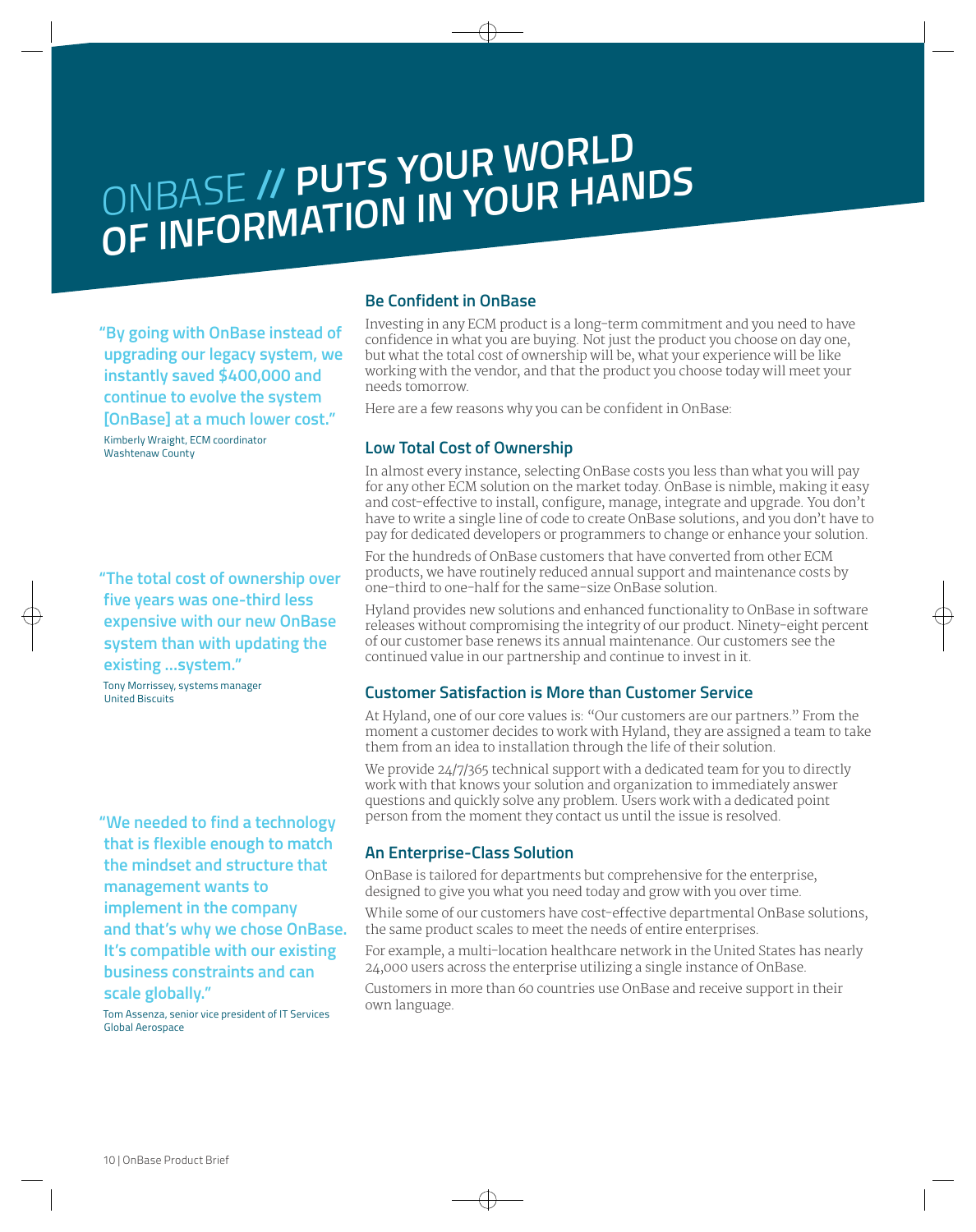#### PRODUCT CATEGORIES

### **Turning Software into Solutions**

OnBase provides you with a complete ECM solution, built upon one product. From the moment your content is captured, all the way until it expires, it is completely under your control. But this is only the beginning.

Now that you understand what OnBase can do, it's time to turn the software into solutions. By using elements from each of these six categories, OnBase solutions are tailored to meet your needs.

Hyland software provides deep industry expertise in the following industries and departments:

**Utilities** 

Oil &

Mining, Quarrying,

Arts & Entertainment

**Gas Extraction** 

Agriculture

Services

#### 

**Financial Services** Government Healthcare Higher Education Insurance Manufacturing Wholesale Trade Retail Trade Construction Transportation & Warehousing

#### 

Accounts Pavable Accounts Receivable Financial Close Process Procurement & Purchasing

Human Resources Contract Management Process Control

### 

Hyland has an extensive partner channel of more than 300 certified OnBase partners and 3,000 certified experts providing our worldwide community with local expertise and support.

Our partners are product experts and help our users solve real business problems and provide additional value beyond OnBase know-how, such as software, hardware and consultative services from one credible, expert resource.

### **About Hyland**

For over 20 years, Hyland has helped our more than 12,500 lifetime customers by providing real-world solutions to everyday business challenges. That dedication is why Hyland realizes double-digit growth, and why 98 percent of our customer base continues to renew its annual maintenance. Our customers see the ongoing value of partnering with Hyland and continue to work with us year after year.

Hyland's enterprise content management (ECM) solution, OnBase, is one of the most flexible and comprehensive ECM products on the market today. OnBase empowers users to grow their solutions as needs change and business evolves. It is tailored for departments, but comprehensive for the enterprise, designed to give you what you need today and evolve with you over time.



Capture



Process



Access







Measure



Store